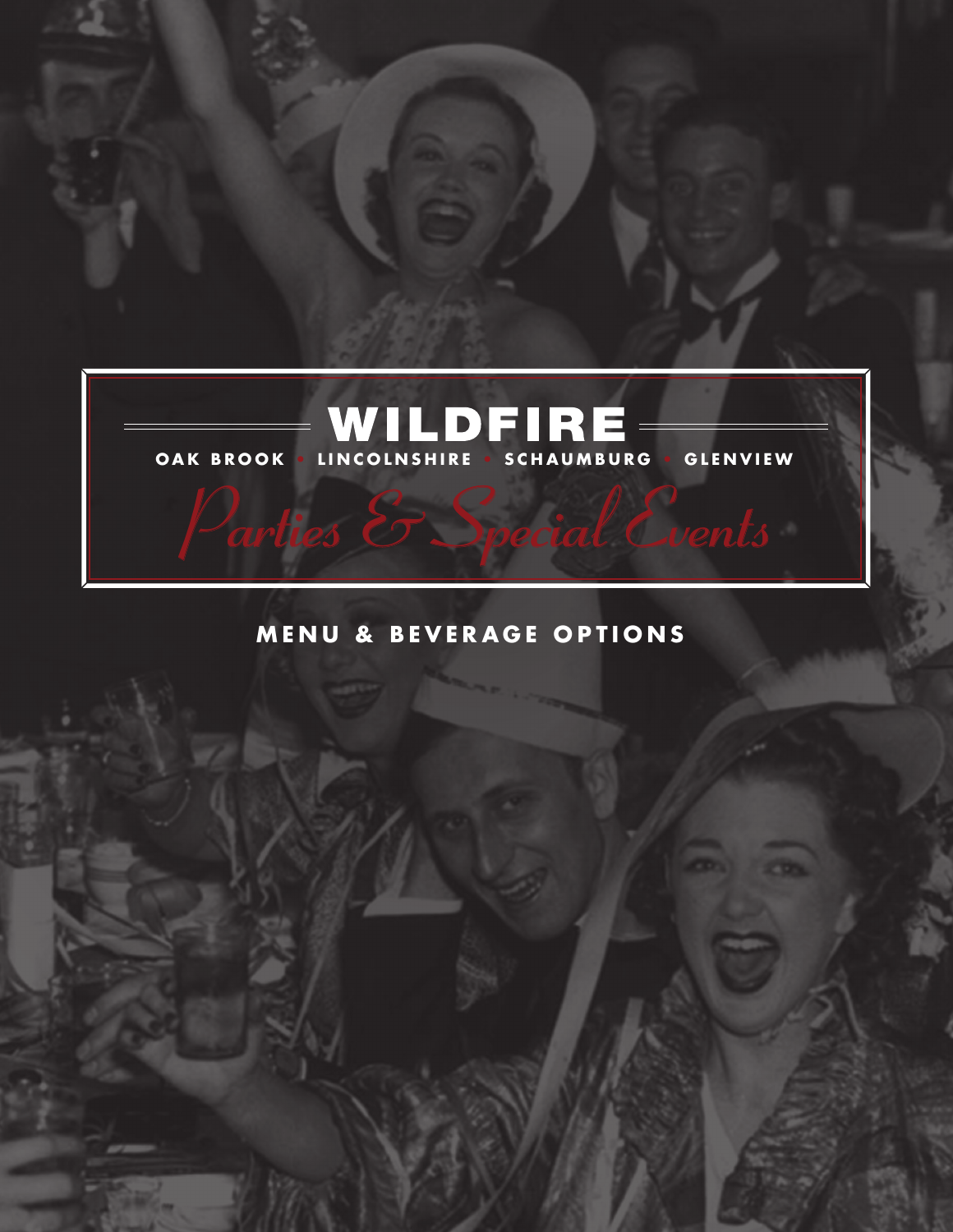

Served to your table family style

**Appetizers**<br>choose two served family style

BAKED GOAT CHEESE • BISON MEATBALLS • TOMATO & CHEESE FLATBREAD GRILLED PEPPERONI FLATBREAD • CRISPY FRIED FRESH CALAMARI (\$2 per person extra) SHRIMP COCKTAIL (\$2 per person extra) • OVEN-ROASTED LUMP CRAB CAKES (\$2 per person extra)

*Salads* choose two - served family style

TUSCAN KALE & SPINACH • CAESAR • WILDFIRE CHOPPED SALAD

*Main Courses*<br>choose two - served family style

SPIT-ROASTED HERB CHICKEN • BARBECUED CHICKEN • LEMON-PEPPER CHICKEN BREAST MUSHROOM-CRUSTED PORK CHOPS • CEDAR-PLANKED SALMON BARBECUED BABY BACK RIBS • BASIL HAYDEN'S® BOURBON TENDERLOIN TIPS ROUMANIAN SKIRT STEAK (\$5 per person extra) • FRESH FISH OF THE DAY (\$5 per person extra) ROASTED PRIME RIB OF BEEF (\$6 per person extra) • NEW YORK STRIP STEAK (\$8 per person extra) FILET MIGNON (\$8 per person extra)

*Side Dishes* choose two - served family style

RED SKIN MASHED POTATOES • BALSAMIC-ROASTED VEGETABLES • FRESH VEGETABLE OF THE DAY ROASTED MUSHROOM CAPS • CREAMED SPINACH • FRESH BROCCOLI lemon vinaigrette

*Desserts*

choose two - served family style TRIPLE-LAYER CHOCOLATE CAKE • HOMEMADE KEY LIME PIE SEASONAL PIE · CHEESECAKE WITH CHERRY SAUCE



#### WILDFIRERESTAURANT.COM

©2021 LETTUCE ENTERTAIN YOU® ENTERPRISES, INC.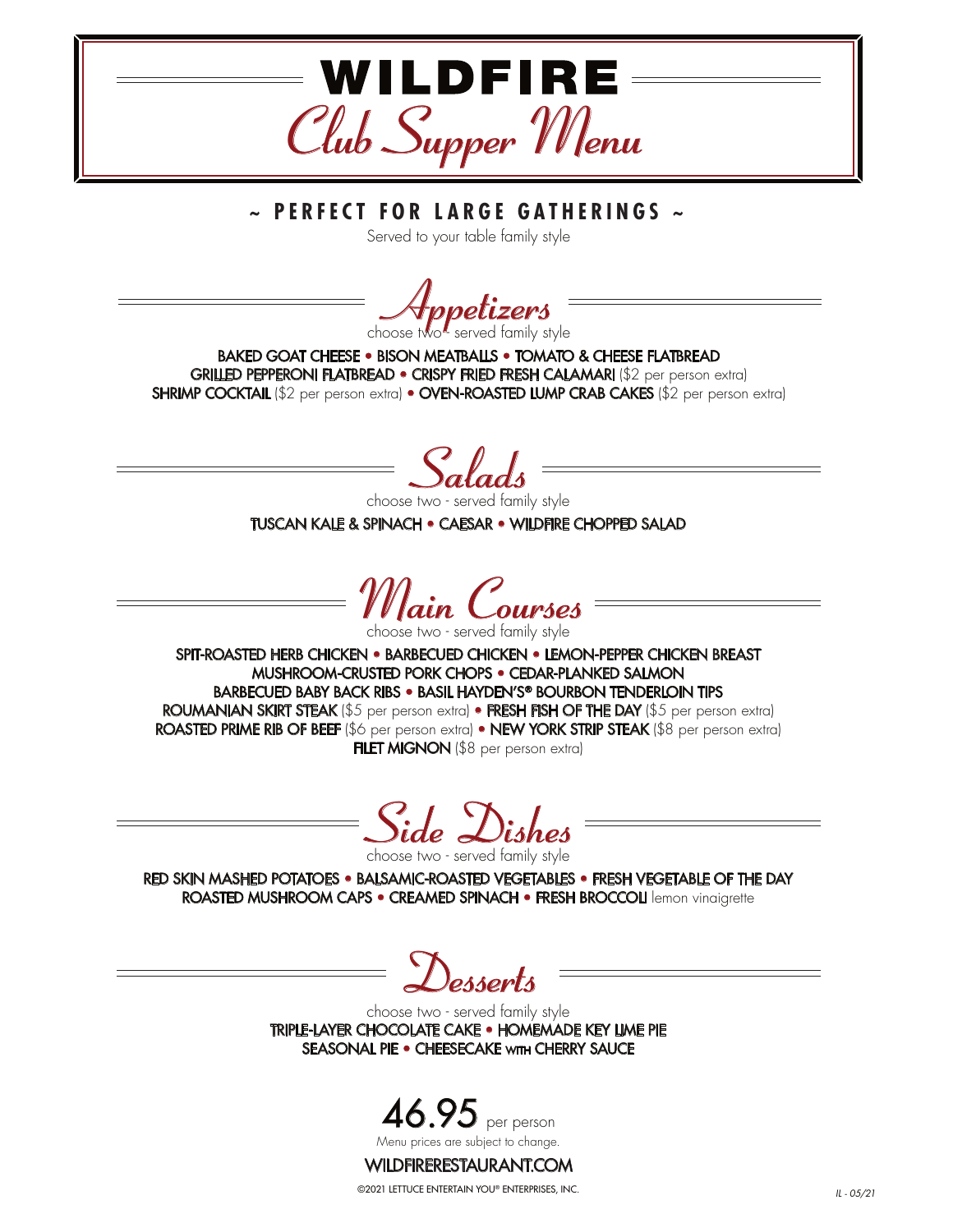

Served to your table family style

**Appetizers** =

BAKED GOAT CHEESE • BISON MEATBALLS • TOMATO & CHEESE FLATBREAD GRILLED PEPPERONI FLATBREAD • CRISPY FRIED FRESH CALAMARI (\$2 per person extra) SHRIMP COCKTAIL (\$2 per person extra) • OVEN-ROASTED LUMP CRAB CAKES (\$2 per person extra)

*Salads*

choose two - served family style TUSCAN KALE & SPINACH • CAESAR • WILDFIRE CHOPPED SALAD

*Main Courses*

individually plated dinners - please choose three

SPIT-ROASTED HERB CHICKEN • CEDAR-PLANKED SALMON • FRESH FISH OF THE DAY LEMON-PEPPER CHICKEN BREAST • BARBECUED CHICKEN • MUSHROOM-CRUSTED PORK CHOPS BARBECUED BABY BACK RIBS • BASIL HAYDEN'S® BOURBON TENDERLOIN TIPS NEW YORK STRIP STEAK • ROASTED PRIME RIB OF BEEF 16 oz. • FILET MIGNON

*Side Dishes*

choose two - served family style

RED SKIN MASHED POTATOES • BALSAMIC-ROASTED VEGETABLES • FRESH VEGETABLE OF THE DAY ROASTED MUSHROOM CAPS • CREAMED SPINACH • FRESH BROCCOLI lemon vinaigrette

*Desserts*

choose two - served family style

TRIPLE-LAYER CHOCOLATE CAKE • HOMEMADE KEY LIME PIE SEASONAL PIE • CHEESECAKE WITH CHERRY SAUCE



per person

Maximum of 40 guests. • Menu prices are subject to change.

### WILDFIRERESTAURANT.COM

©2021 LETTUCE ENTERTAIN YOU® ENTERPRISES, INC. *IL - 05/21*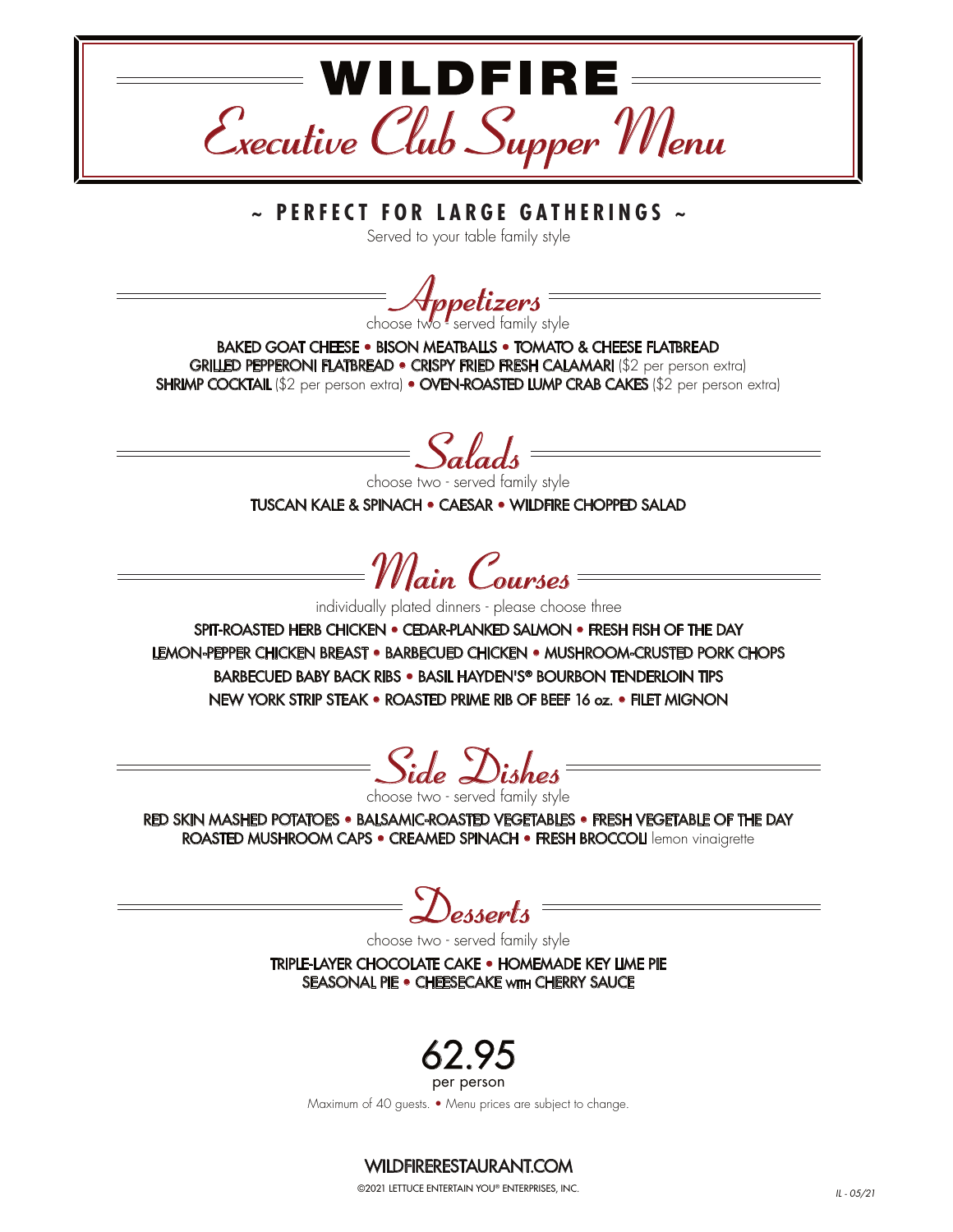

Served to your table family style

*Appetizers* choose two - served family style

BAKED GOAT CHEESE • BISON MEATBALLS • TOMATO & CHEESE FLATBREAD GRILLED PEPPERONI FLATBREAD CAESAR SALAD • WILDFIRE CHOPPED SALAD • TUSCAN KALE & SPINACH SALAD CRISPY FRIED FRESH CALAMARI (\$2 per person extra) • SHRIMP COCKTAIL \$2 per person extra) OVEN-ROASTED LUMP CRAB CAKES (\$2 per person extra)

*Main Courses* choose two - served family style

SPIT-ROASTED HERB CHICKEN • BARBECUED CHICKEN • LEMON-PEPPER CHICKEN BREAST MUSHROOM-CRUSTED PORK CHOP • CEDAR-PLANKED SALMON **BASIL HAYDEN'S® BOURBON TENDERLOIN TIPS (\$2 per person extra)** FRESH FISH OF THE DAY (\$2 per person extra) • BARBECUED BABY BACK RIBS (\$2 per person extra) ROUMANIAN SKIRT STEAK (\$2 per person extra) • ROASTED PRIME RIB OF BEEF (\$2 per person extra) FILET MIGNON (\$3 per person extra)



choose two - served family style

RED SKIN MASHED POTATOES • BALSAMIC-ROASTED VEGETABLES • FRESH BROCCOLI lemon vinaigrette ROASTED MUSHROOM CAPS • CREAMED SPINACH • FRESH VEGETABLE OF THE DAY

**INCLUDES** coffee, tea & soda

28.95 per person

*Desserts*

3.00 per person extra choose two - served family style

TRIPLE-LAYER CHOCOLATE CAKE • HOMEMADE KEY LIME PIE SEASONAL PIE · CHEESECAKE WITH CHERRY SAUCE

Menu prices are subject to change.



©2021 LETTUCE ENTERTAIN YOU® ENTERPRISES, INC. *IL - 05/21*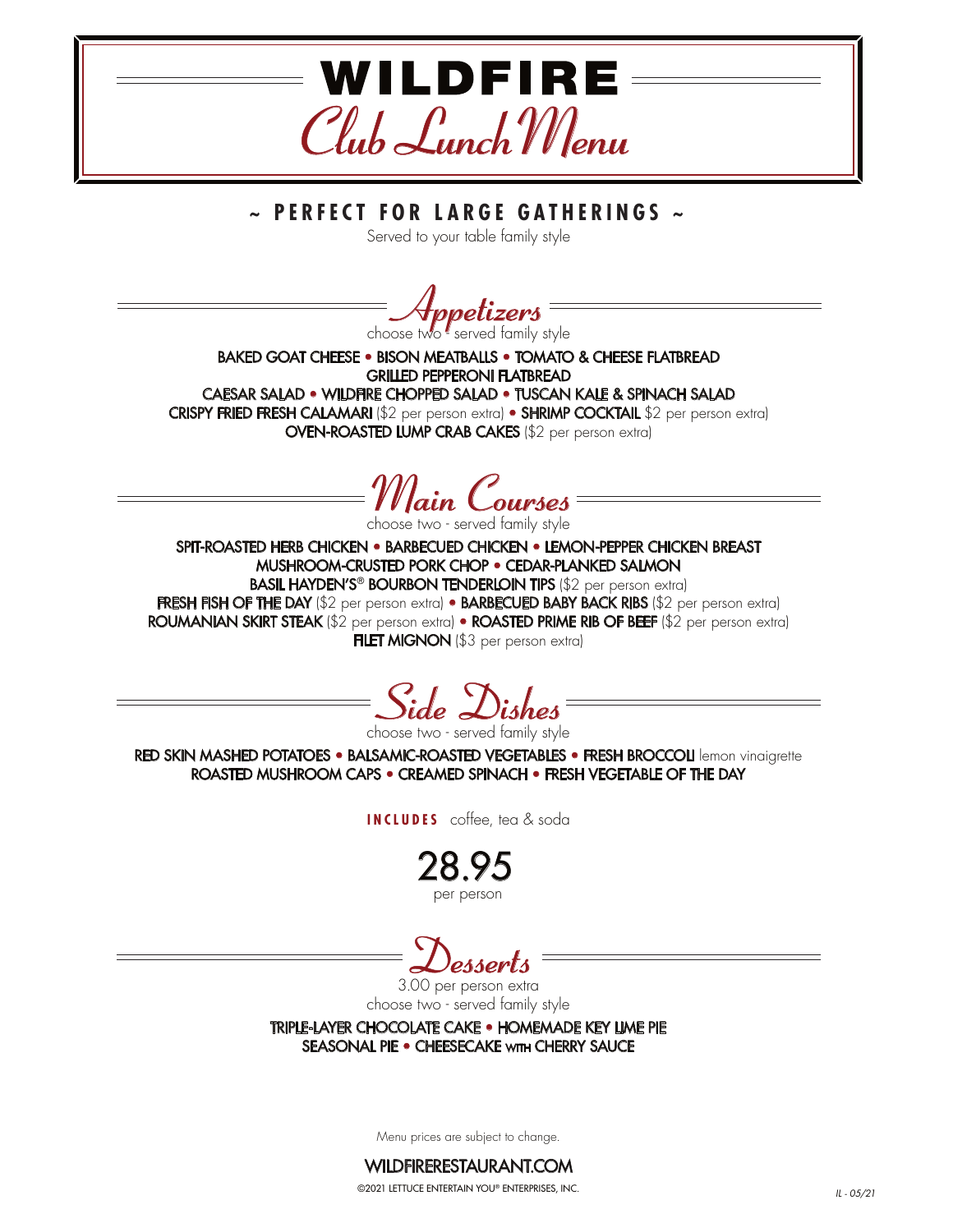

Served to your table family style

choose two served family style

BAKED GOAT CHEESE • BISON MEATBALLS • TOMATO & CHEESE FLATBREAD GRILLED PEPPERONI FLATBREAD

CAESAR SALAD • WILDFIRE CHOPPED SALAD • TUSCAN KALE & SPINACH SALAD CRISPY FRIED FRESH CALAMARI (\$2 per person extra) • SHRIMP COCKTAIL (\$2 per person extra) OVEN-ROASTED LUMP CRAB CAKES (\$2 per person extra)

*Main Courses*

individually plated lunches - please choose three

SPIT-ROASTED HERB CHICKEN • BARBECUED CHICKEN • LEMON-PEPPER CHICKEN BREAST MUSHROOM-CRUSTED PORK CHOP • BARBECUED BABY BACK RIBS BASIL HAYDEN'S® BOURBON TENDERLOIN TIPS • ROASTED PRIME RIB OF BEEF • FILET MIGNON CEDAR-PLANKED SALMON • FRESH FISH OF THE DAY

*Side Dishes*

choose two - served family style

RED SKIN MASHED POTATOES • BALSAMIC-ROASTED VEGETABLES • CREAMED SPINACH ROASTED MUSHROOM CAPS • FRESH BROCCOLI lemon vinaigrette • FRESH VEGETABLE OF THE DAY

**INCLUDES** coffee, tea & soda

33.95 per person

*Desserts* (\$3 per person extra)

choose two - served family style

TRIPLE-LAYER CHOCOLATE CAKE • HOMEMADE KEY LIME PIE SEASONAL PIE · CHEESECAKE WITH CHERRY SAUCE

Maximum of 40 guests. • Menu prices are subject to change.

WILDFIRERESTAURANT.COM ©2021 LETTUCE ENTERTAIN YOU® ENTERPRISES, INC. *IL - 11/21*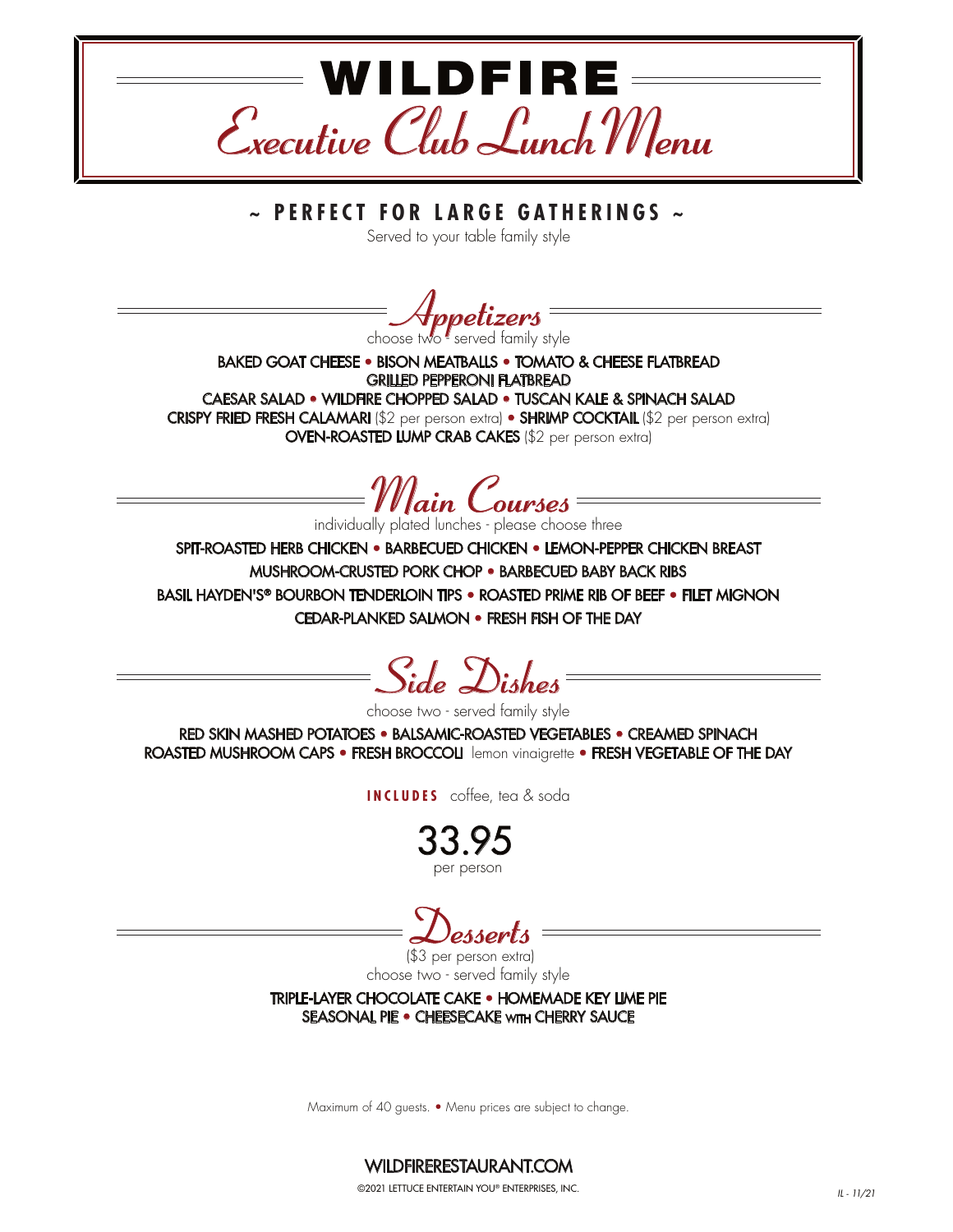WILDFIRE

*Bar Packages*



WILDFIRE CHARDONNAY, WILDFIRE CABERNET SAUVIGNON, SODA, JUICES, COFFEE & TEA

| One Hour  20.00 per person   |  |  |
|------------------------------|--|--|
| Two Hours  25.00 per person  |  |  |
| Three Hours 30.00 per person |  |  |
| Four Hours  35.00 per person |  |  |

*House Brands*

FEATURING HOUSE BRAND LIQUORS, SELECT IMPORTED & DOMESTIC DRAUGHT, BOTTLED BEERS & HARD CIDER, WILDFIRE CHARDONNAY, WILDFIRE CABERNET SAUVIGNON, SODA, JUICES, COFFEE & TEA

| One Hour  23.00 per person   |  |
|------------------------------|--|
| Two Hours  28.00 per person  |  |
| Three Hours 33.00 per person |  |
| Four Hours  38.00 per person |  |

*Call Brands*

FEATURING CALL BRAND LIQUORS. SELECT WILDFIRE SPECIALTY MARTINIS & CLASSIC COCKTAILS, IMPORTED & DOMESTIC DRAUGHT, BOTTLED BEERS & HARD CIDER, GIESEN SAUVIGNON BLANC, HESS SHIRTAIL RANCHES CHARDONNAY, EDNA VALLEY PINOT NOIR, J. LOHR ESTATES "SOUTH RIDGE" SYRAH, SODA, JUICES, COFFEE & TEA

> One Hour .............. 27.00 per person Two Hours ............. 32.00 per person Three Hours............ 37.00 per person Four Hours ............. 42.00 per person

*Premium Brands*

FEATURING PREMIUM BRAND LIQUORS, WILDFIRE SPECIALTY MARTINIS & CLASSIC COCKTAILS, IMPORTED & DOMESTIC DRAUGHT, BOTTLED BEERS & HARD CIDER, MASO CANALI PINOT GRIGIO, GROOM SAUVIGNON BLANC, BONANNO CHARDONAY, LA CREMA PINOT NOIR, KILLKA MALBEC, LOUIS M. MARTINI CABERNET SAUVIGNON, SODA, JUICES, COFFEE & TEA

| One Hour  32.00 per person   |  |  |
|------------------------------|--|--|
| Two Hours  37.00 per person  |  |  |
| Three Hours 42.00 per person |  |  |
| Four Hours  47.00 per person |  |  |

\*For a list of our House Brand Liquors, Call Brand Liquors & Premium Brand Liquors included in our packages, please ask our Parties & Special Events Manager. Bar Packages available for private events only.

#### WILDFIRERESTAURANT.COM ©2022 A LETTUCE ENTERTAIN YOU® RESTAURANT *IL - 03/22*